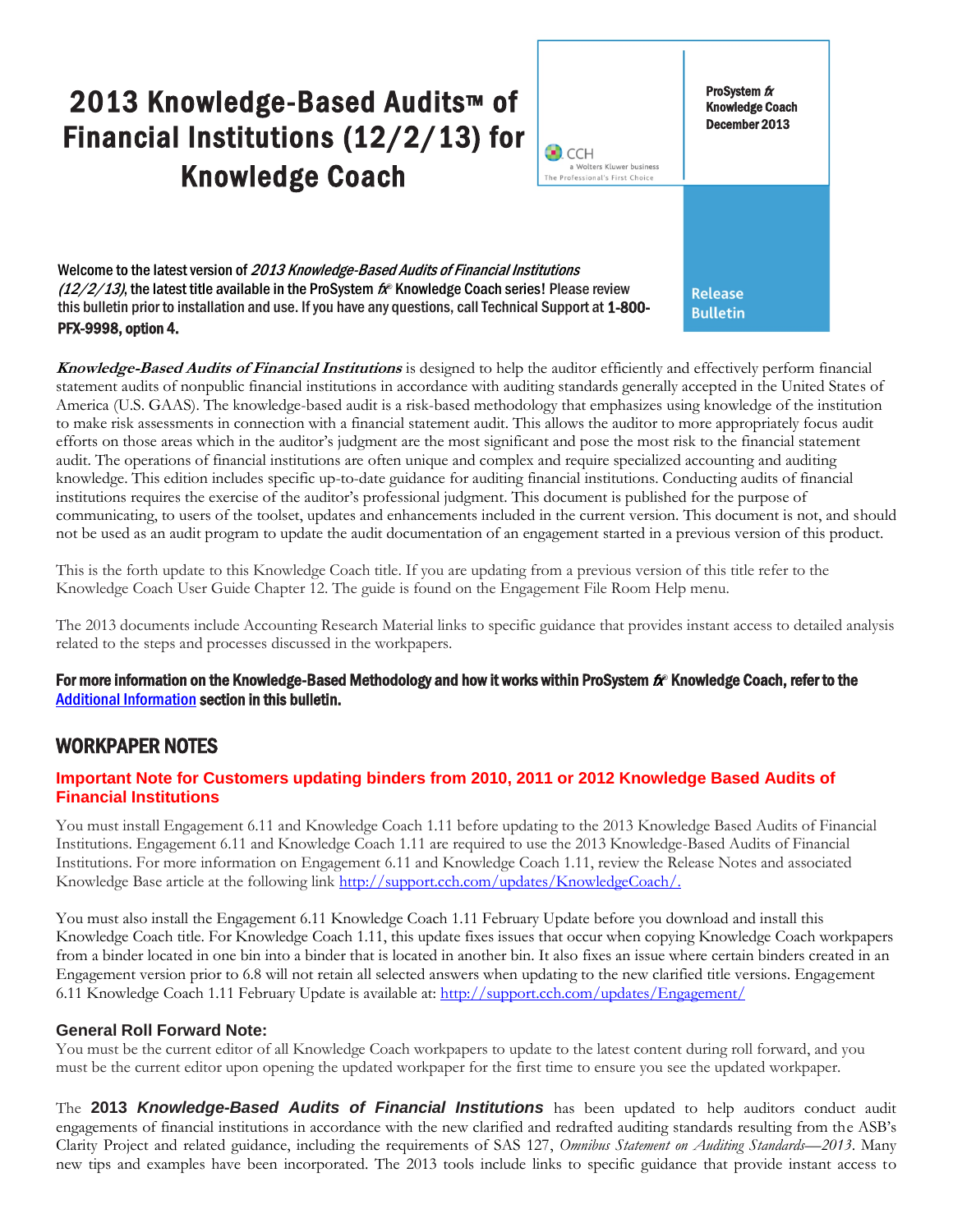detailed analysis related to the steps and processes discussed in the workpapers. Also included are updated U.S. GAAP Financial Statement Disclosures Checklist and Industry-Specific Disclosures Checklist—Depository and Lending Institutions that provide a centralized resource of the current required and recommended U.S. GAAP disclosures and key presentation items, using the style referencing under the FASB Accounting Standards Codification™.

### **Specific Program Enhancements:**

For more information on specific program enhancements, review the *2013 Financial Institutions Overview for Knowledge Coach Users* guide available in the binder through the KCO-001 workpaper or at the following link: [http://support.cch.com/productsupport/productsupport.aspx?path=%2FTopics%2Fproduct\\_support%2Fpfx\\_offi](http://support.cch.com/productsupport/productsupport.aspx?path=%2FTopics%2Fproduct_support%2Fpfx_office%2Fknowledge_coach#Guides) [ce%2Fknowledge\\_coach#Guides](http://support.cch.com/productsupport/productsupport.aspx?path=%2FTopics%2Fproduct_support%2Fpfx_office%2Fknowledge_coach#Guides)

### **In addition, forms and practice aids throughout have been updated to include new examples and tips and, where applicable, to take into account:**

New literature, standards, and developments, reflected in the following current audit and accounting guidance:

Statements on Auditing Standards (SASs): SAS-127, *Omnibus Statement on Auditing Standards – 2013*

FASB Accounting Standards Codification as of June 30, 2013, and through Accounting Standards Update No. 2013-07, *Presentation of Financial Statements (Topic 205) ─Liquidation Basis of Accounting*.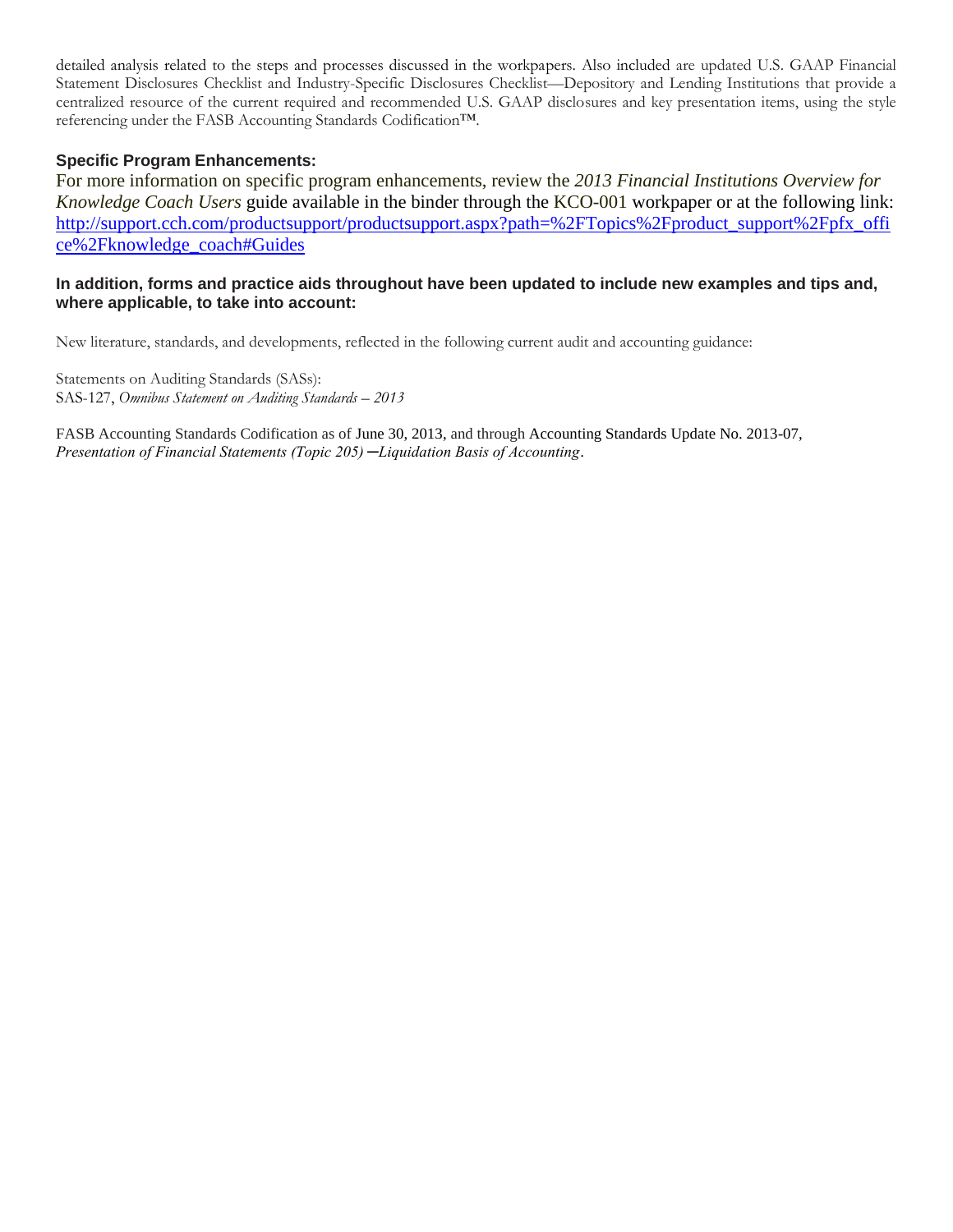## <span id="page-2-0"></span>**Additional Information on Knowledge Coach and the KBA Methodology**

### **KBA Methodology**

**Knowledge-Based Audit (KBA) Methodology -** Allows the results of one set of procedures to become the input for the next. The key components of the KBA methodology include:

- An **Overview** that guides auditors through the methodology;
- **Knowledge-Based Audit** documents, integral to the risk assessment and overall audit processes, which contain steps and procedures required by U.S. GAAS;
- Customizable **Audit Programs** that take auditors through related steps and procedures;
- **Practice Aids** to help auditors complete steps or processes outlined in the Knowledge-Based Audit documents and Audit Programs;
- **Auditor's Reports** that provide a variety of sample auditor's opinions on audited financial statements; and
- **Correspondence** documents that provide sample letters to be used to comply with U.S. GAAS requirements and in many other common situations.

**The AICPA's Auditing Standards Board's (ASB) Risk Assessment Standards -** The practice aids and tools in the **2013 Knowledge-Based Audits of Financial Institutions** are designed around the AICPA's risk assessment and clarified standards to assist auditors of nonpublic financial institutions by:

- Facilitating compliance with U.S. GAAS;
- Encouraging more effective audits through tailored audit programs and comprehensive practice aids;
- Helping auditors to focus on and respond to identified audit risks; and
- Enhancing audit documentation.

## **ProSystem** *fx***® Knowledge Coach**

**ProSystem** *fx***® Knowledge Coach** functionality allows auditors to use the Knowledge-Based-Audit methodology more efficiently by eliminating the need for duplicate entry of the same information, tailoring audit documentation to each particular engagement, and documenting the link between risks identified and procedures performed. **AUD-100 Tailoring Question Workpaper** is a document in Knowledge Coach that presents engagement-level questions designed to aid in tailoring the engagement documentation to fit each client. Completing the questions helps the auditor avoid duplication and unnecessary workpapers.

Before you begin your audit, please review the guidance in **AUD-101 Overall Audit Program**. This workpaper is intended to be your road map through a Knowledge-Based Audit methodology. You should start your audit with **AUD-100 Tailoring Question Workpaper** and **AUD-101 Overall Audit Program**.

**Risks** can be captured via the Risk Summary task pane from any Knowledge Coach workpaper by the current editor of **KBA-502 Summary of Risk Assessments**. This allows the user to continuously assess risks during the engagement. Several workpapers prompt the consideration of the presence of risks, but the Risk Summary task pane must be used to document those risks. All documented risks flow to the Risk Summary. To ensure risks show in findings tables, make sure to check the "workpaper identified in" field of the Risk pane.

**Information Flow** helps cut down on the time spent duplicating information across forms. In addition, the flow of consistent information ensures that information and updates to information are not missed between workpapers. Drill-down functionality helps the user navigate quickly to the source of the information, aiding in the review of the audit file.

**Diagnostics** help keep track of unresolved issues like unanswered questions, incomplete risks, program steps not linked to risks or relevant assertions, missing workpaper, and more. Diagnostics now show when a form table has not been answered (i.e. tables in **KBA-101 Overall Audit Strategy** that are added by the tailoring questions in **AUD-100 Tailoring Question Workpaper**).

**Links to Accounting Research Manager (ARM)** - If you subscribe to an ARM library that includes audit content, you can now link directly to source material from Resources within Knowledge Coach documents. These links have been updated to reference to the accounting standards under the FASB Accounting Standards Codification<sup>TM</sup>. Also, if you subscribe to the *Knowledge-Based Audits of Financial Institutions Guide* on ARM, you can take advantage of links to the audit guide material from within the Knowledge Coach documents.

**Interpretive Guidance** is integrated into each Knowledge Coach templates through the Tips view of each new task pane. Informational features include Practice Points, Examples, Optional Workpapers, and Resources to help auditors work more effectively and efficiently. We have also added the ability to navigate from Resources within a document or the tip pane directly to CCH's Accounting Research Manager and industry audit guides by simply clicking on the Reference.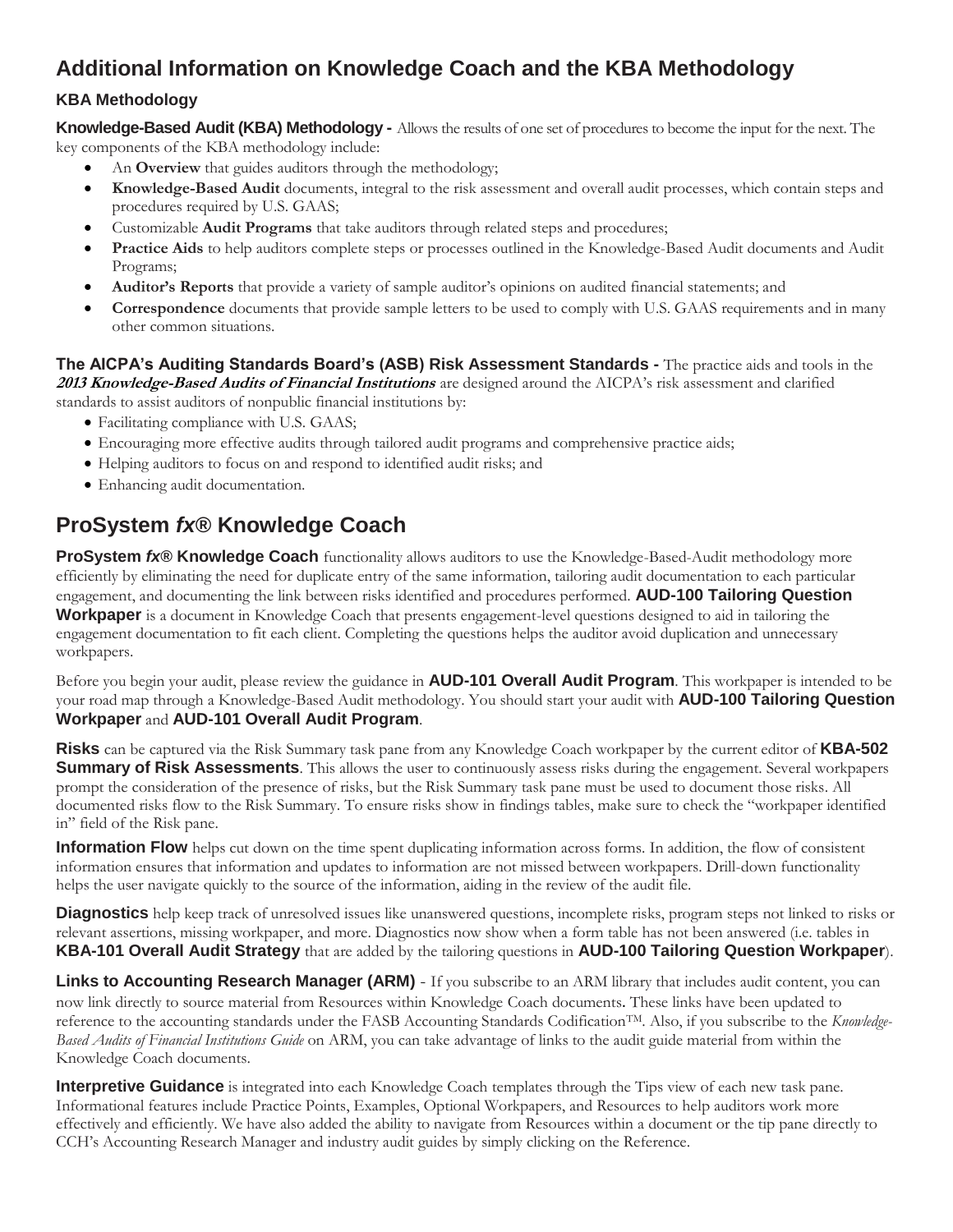### Important Notes

- Make sure to save changes to workpapers before closing the workpaper or the binder to ensure data is correctly updated.
- If your Current Editor Knowledge Coach MS Word workpapers become read-only or crash, please do the following o Keep the binder with the affected workpapers open.
	- o Contact Customer Service at 1-800-PFX-9998, option 4 to obtain a repair utility.
- Knowledge Coach cannot be used within the Shared File Room (SFR) feature of Engagement. However, Knowledge Coach workpapers can be shared across team members through check in, check out, workpaper assignment, syncing to the central file room and through peer-to-peer sync in the same way that other Engagement workpapers are shared.

### System Requirements

- This title MUST be used with ProSystem *fx* Engagement version 6.11 and higher. If you are upgrading from ProSystem *fx*  Engagement 6.0, 6.1, 6.1.2, 6.5, or 6.8 please contact Technical Support at 1-800-PFX-9998, option 4 for detailed instructions.
- A minimum of 4GB of RAM is required for optimal performance when opening and navigating through ProSystem *fx*  Knowledge Coach documents.

### Download Instructions

Download the *2013 Knowledge-Based Audits of Financial Institutions Entities* from the **ProSystem fx Knowledge Coach Updates**  section of the ProSystem *fx* Engagement Support Web site at the following URL:

**http://support.cch.com/updates/KnowledgeCoach**, then select the **Knowledge Coach Series** and **Download file** link next to the **2013 Knowledge-Based Audits of Financial Institutions.** On some occasions the content package file (.KCP) has downloaded with the extension changed to .ZIP. If this occurs, please change the extension of the downloaded file to KCP using all capital letters.

**Important**: ProSystem *fx* Engagement version 6.11 or higher must be installed on the computer in order to install this Knowledge Coach title. Additional requirements include Microsoft Office 2007, Microsoft Office 2003 Primary Interop Assemblies (PIA) and Visual Studios 2005 Tools for Office Second Edition Runtime (VSTOR).

The following 2013 Knowledge-Based Audits of Financial Institutions (12/2/13).KCP download is a proprietary file that must be installed from within Engagement. Save this KCP file to a location on your local drive, extract it, and follow the Installation Instructions included in the Release Bulletin.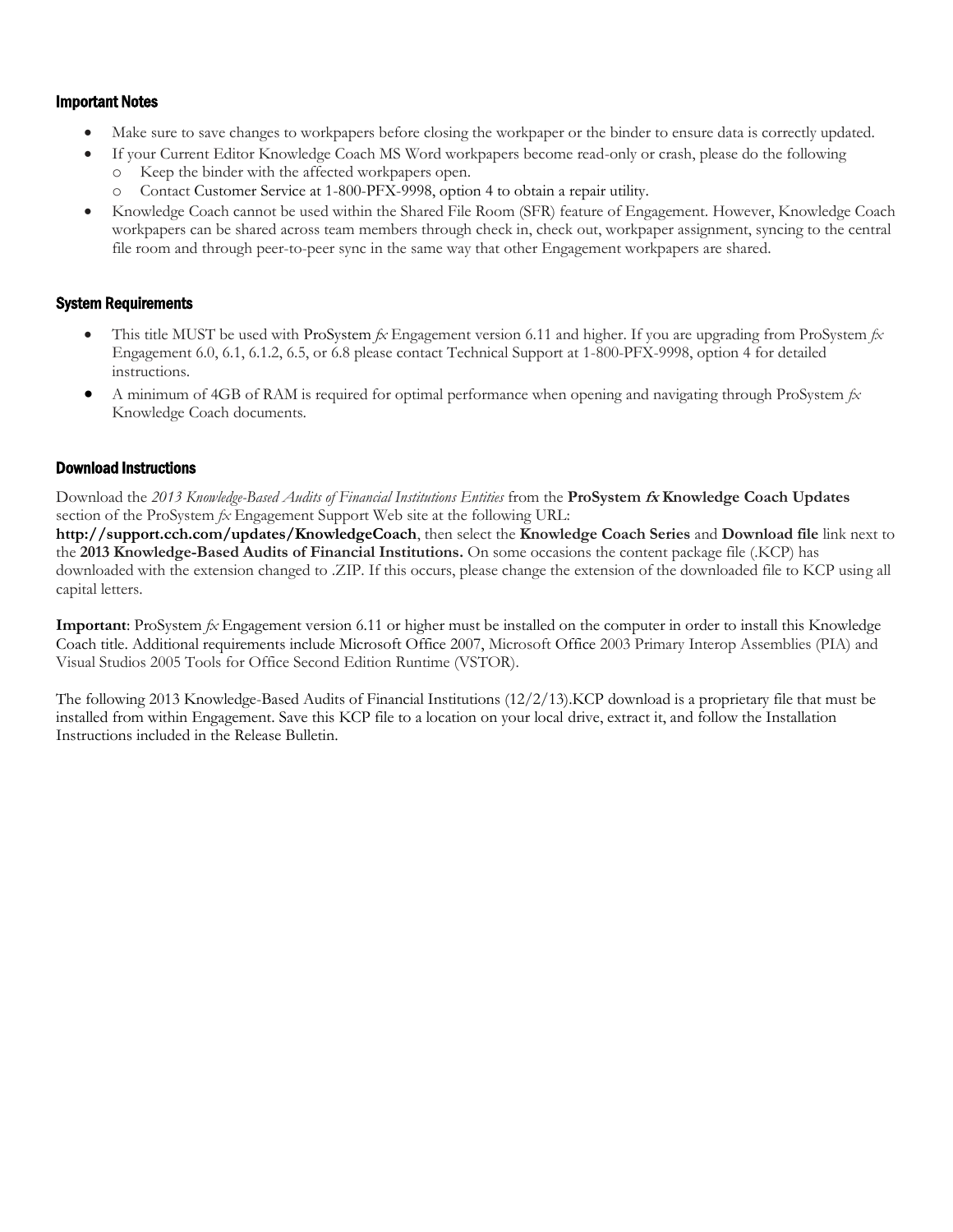### Installation Instructions

Once you have downloaded your Knowledge Coach title, you will need to add it to the list of titles within ProSystem *fx*  Engagement. The only additional system requirement is approximately 75MB of disk space to store your Knowledge Coach program content files. Please refer to the ProSystem *fx* Engagement with Knowledge Coach Release Notes for any other system requirements.

After downloading the *2013 Knowledge-Based Audits of Financial Institutions* titles, do the following:

- 1. Launch the ProSystem *fx* Engagement Workpaper Management application so that the Local File Room is displayed. Select **Tools > Knowledge Coach Titles**.
	- The Knowledge Coach Titles window will be displayed.
- 2. Choose **Add Title**.
- 3. Browse to the title package file (\*.KCP) that you previously downloaded and extracted from the ProSystem *fx*  Knowledge Coach Support Web site.
- 4. Choose **Open**.

The system will display a progress indicator while the title package is added. You will receive a message that the title has been successfully installed once the process is complete.

Once the title is added, you must release it, so that other staff members in your firm can use it. You may also wish to "unrelease" previous versions of the title.

To unrelease a title:

- 1. Select a version of the KBA Financial Institutions title
- 2. Choose **Unrelease Title**. The date will be removed from the *Date released* column and staff that do not have the staff group property right to insert unreleased titles will not be able to insert the unreleased titles into a binder.

*Not*e: You can determine this access in the **ProSystem fx Engagement Admin** module by selecting a staff group and choosing **File PropertiesContent** "Insert Knowledge Coach workpapers from unreleased titles" option

To release a title:

- 1. Select one of the Knowledge Coach titles in the list that has been added but is not yet released.
- 2. Choose **Release Title**. The current date and time will be displayed in the *Date released* column, and the status will change to "Released."

**Note:** You must add and assign a Knowledge Coach module as well as the Knowledge Tools title license in the ProSystem *fx* Engagement Administrator before using the workpapers.

**Important:** Once the *2013 Knowledge-Based Audits of Financial Institutions* titles have been added and released, they will be automatically deployed to other staff members when they login to the "Office" location, or when they synchronize a binder that contains Knowledge Coach workpapers from this title.

### Online Permission Key

Permission key files may be downloaded from our Web site at **http://tax.cchgroup.com** or when adding or updating the new licenses within ProSystem *fx* Engagement with Knowledge Coach version 6.11 and higher. After updating the license file in the ProSystem *fx* Engagement Admin module, licenses need to be assigned to the staff who will use 2013 *Knowledge-Based Audits of Financial Institutions.*

If you have not already established a Single Sign-on (SSO) account with Customer Service, we urge you to do so at this time.

Permission keys are no longer generally distributed via floppy diskette. You can choose to continue receiving the diskette by going to **http://tax.cchgroup.com/pfxsupport**, clicking the Firm Administration link, and making the appropriate selection (SSO access is required), or by contacting Customer Service at 1-800-PFX-9998, option 4.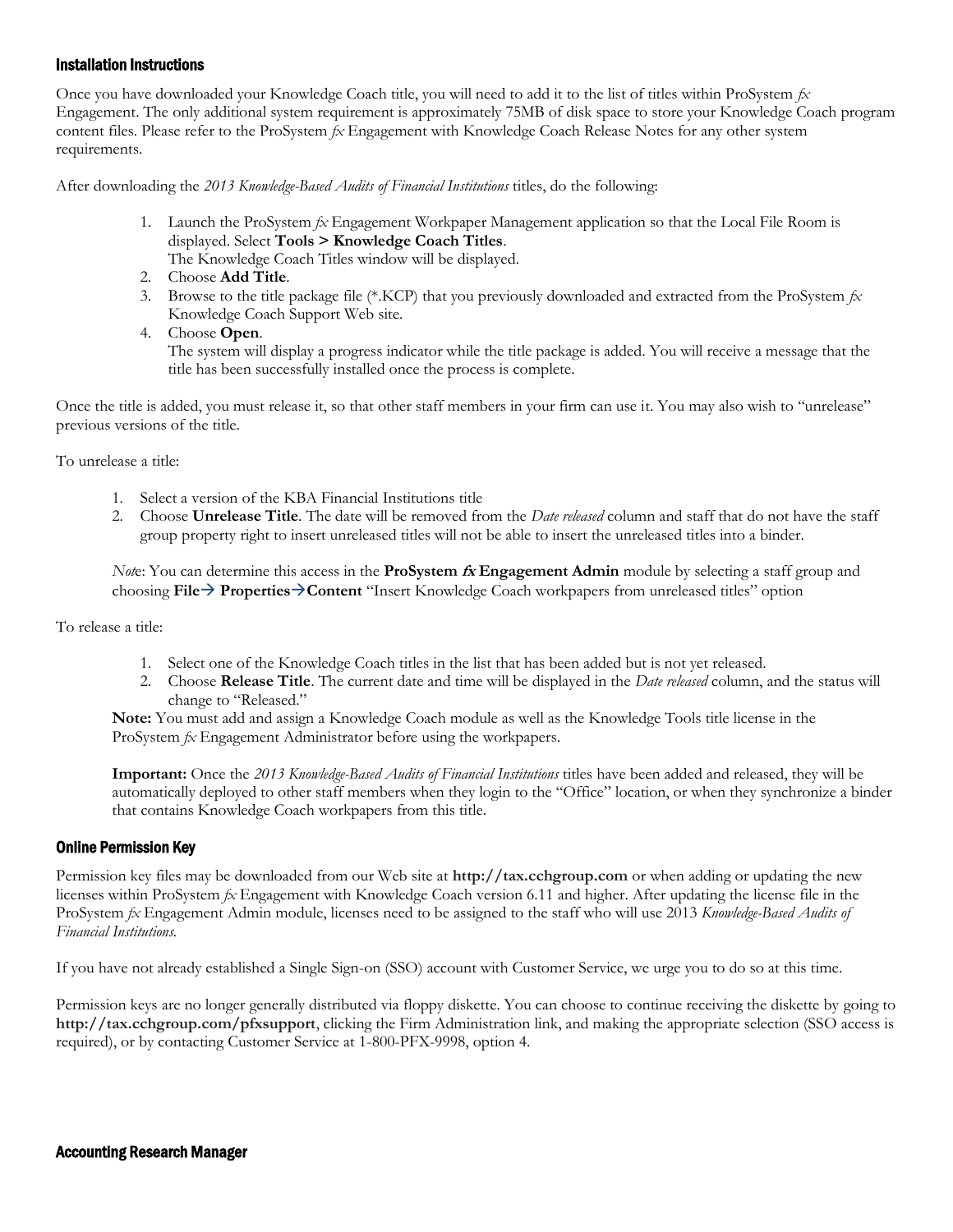CCH's Accounting Research Manager is the most comprehensive, up-to-date and objective online database of financial reporting literature. It includes all authoritative and proposed accounting, auditing, and SEC literature, plus independent, expert-written interpretive guidance.

Our Weekly Summary email newsletter highlights the key developments of the week, giving you assurance that you have the most current information. It provides links to new FASB, AICPA, SEC, EITF, and IASB authoritative and proposal-stage literature, plus guidance from financial reporting experts.

Our team of content experts updates the system on a daily basis, so you can stay as current as possible. What's more, our experts attend critical standard-setting meetings and summarize the results for you, which means you'll learn of newly released literature and deliberations of current financial reporting projects as soon as they occur! Plus, you'll benefit from their easy-to-understand technical translations. Our expert's interpretations clearly lay out what the rules mean from your perspective.

Also available is the Knowledge-Based Audits of Financial Institutions, a guide that helps you comply with the most recent professional standards and guidance for the conduct of audits of financial institutions and to integrate the use of practice aids, tools, and other resources with its guidance. This publication supplements and complements the Knowledge-Based documents that are available in Knowledge Coach.

With Accounting Research Manager, you maximize the efficiency of your research time, while enhancing your results. Learn more about our content, our experts, and how you can request your free trial by visiting

**http://www.accountingresearchmanager.com**. You can also access the Accounting Research Manager Web site by selecting the item in ProSystem *fx* Engagement from the Guidance tab on the Shortcuts bar in the Binder window.

### Links to Accounting Research Manager (ARM)

As indicated above, subscribers to an Accounting Research Manager library that includes source content can link directly to source material from references within Knowledge Coach workpapers. These links have been updated to reference the new Codification released by the FASB and available on ARM. The Codification on ARM is fully integrated with U.S. and international accounting standards, other non-authoritative materials and industry leading interpretive guidance.

### Using Your Knowledge Coach Content

To use you're Knowledge Coach Workpaper Templates, open a binder in ProSystem *fx* Engagement, select the workpaper tab into which you would like to insert the workpaper, and select **New Knowledge Coach Workpaper** from the toolbar or File menu. The New Knowledge Coach Workpaper dialog appears (*Figure 1*).

Select the New Knowledge Coach Title with the content you would like to use. You can only select titles you have installed. The information displayed changes to reflect the workpaper organization available for the selected title. Select the Knowledge Coach Workpaper Templates to insert into your binder and click **OK**. The **Selected Workpaper Properties** dialog appears. Each workpaper name is automatically loaded into the Name field. Add a workpaper index in the Index field and make any Name modifications you desire. You can also modify the tab location or the roll forward settings for each workpaper. Then click **OK**. The integrated Knowledge Coach workpaper is now inserted into your engagement binder. For more information on how to use Knowledge Coach workpapers in your binder, see the Knowledge Coach User Guide.



**Figure 1 – New Knowledge Coach Workpaper**